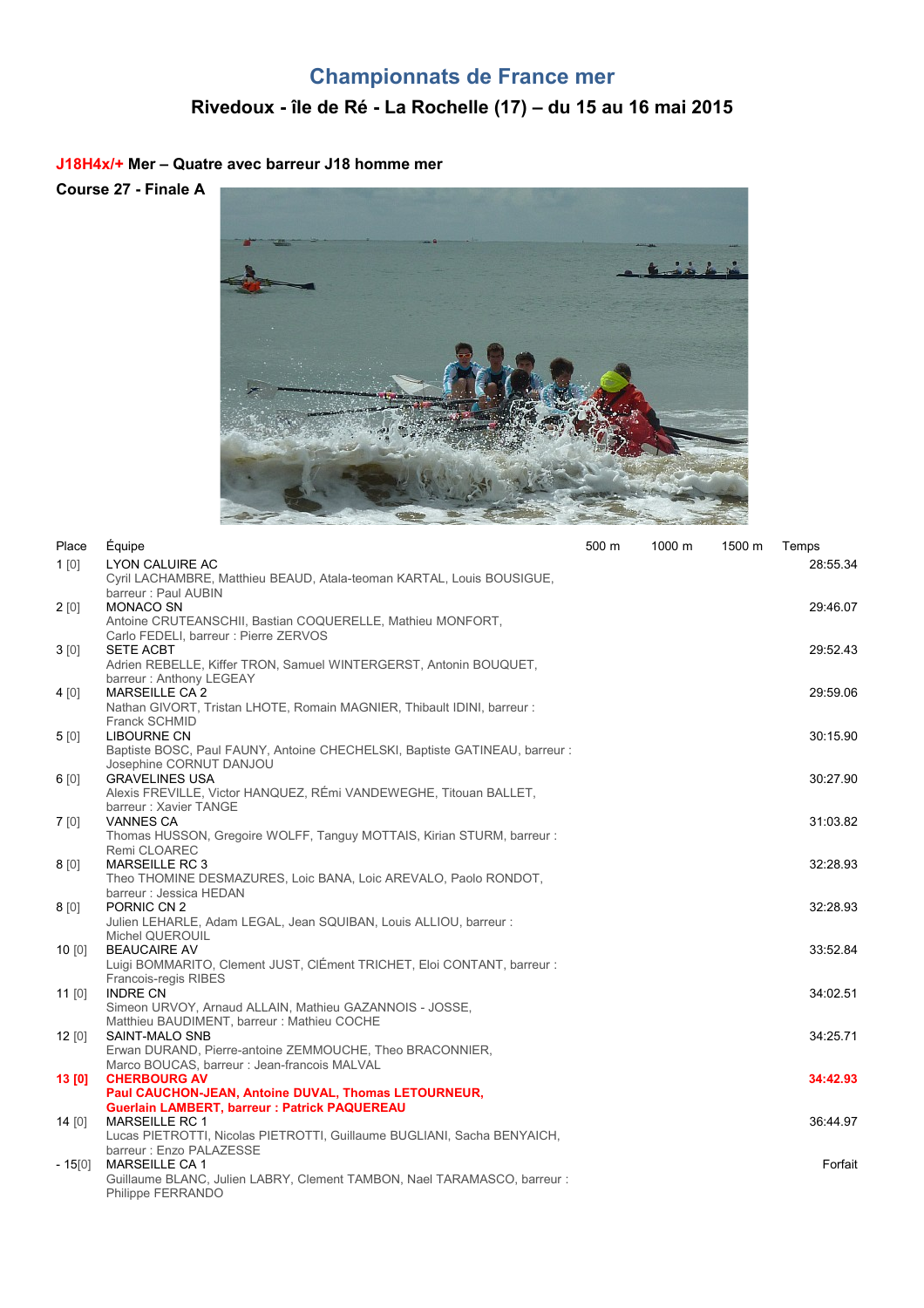#### **SF2x Mer – Double senior femme mer Course 31 - Finale A**



| Place            | Équipe                                                                                          | 500 m | 1000 m | 1500 m Temps |          |
|------------------|-------------------------------------------------------------------------------------------------|-------|--------|--------------|----------|
| 1[0]             | <b>LAGNY SN</b>                                                                                 |       |        |              | 34:21.03 |
| 2[0]             | Diane DELALLEAU, Nathalie COLLET<br>ANNECY LE VIEUX CS                                          |       |        |              | 34:51.43 |
| 3[0]             | Clementine LALLOZ, Roxane GABRIEL<br><b>MARSEILLE CA 1</b>                                      |       |        |              | 35:09.55 |
| 4 [0]            | Elsa BACHELIER, Julie BACHELIER<br>LA ROCHELLE CA MER                                           |       |        |              | 36:32.27 |
| 5[0]             | Myriam MAZIERE, Celine LAVALLE<br><b>LANGON SN</b>                                              |       |        |              | 37:18.24 |
| 6[0]             | Emilie DEVOS, Caroline DELAS<br>PLOUGONVELIN AV MER (Master)                                    |       |        |              | 37:44.55 |
| 7[0]             | Florence SAMYN, Julie PERNET<br><b>LORIENT CN</b>                                               |       |        |              | 37:55.31 |
| 8[0]             | Marine DANO, Helene BUZOT<br>SAINT-MALO SNB 1 (Master)                                          |       |        |              | 37:56.51 |
| 9 <sub>[0]</sub> | Emmanuelle LEGRAND, Frederique DYEVRE<br>SEYNOIS A (Master)                                     |       |        |              | 38:27.48 |
| 10[0]            | Cecile SCHWAAR, Sandrine GAVAZZI<br>SAINT-MALO SNB 2                                            |       |        |              | 38:31.97 |
| 11 $[0]$         | Perrine COLAS, Solen LAUNAY<br><b>THONON CA</b>                                                 |       |        |              | 38:34.37 |
| 12[0]            | Alix FALQUET, Emma GILLET<br><b>MARSEILLE CA 2</b>                                              |       |        |              | 38:40.08 |
| 13[0]            | Gisele BALDASSERONI, Anais POLIZZI<br>MARSEILLE ASPTT SECTION AVIRON (Master)                   |       |        |              | 39:26.07 |
| 14 [0]           | Muriel CAMPILLO, Martine THEIL<br><b>CHERBOURG AV (Master)</b>                                  |       |        |              | 40:15.50 |
| 15[0]            | <b>Francoise SORIA, Sophie BETTON</b><br><b>GRAVELINES USA</b><br>Ophelie SANCHE, Pauline DEVIN |       |        |              | 40:23.74 |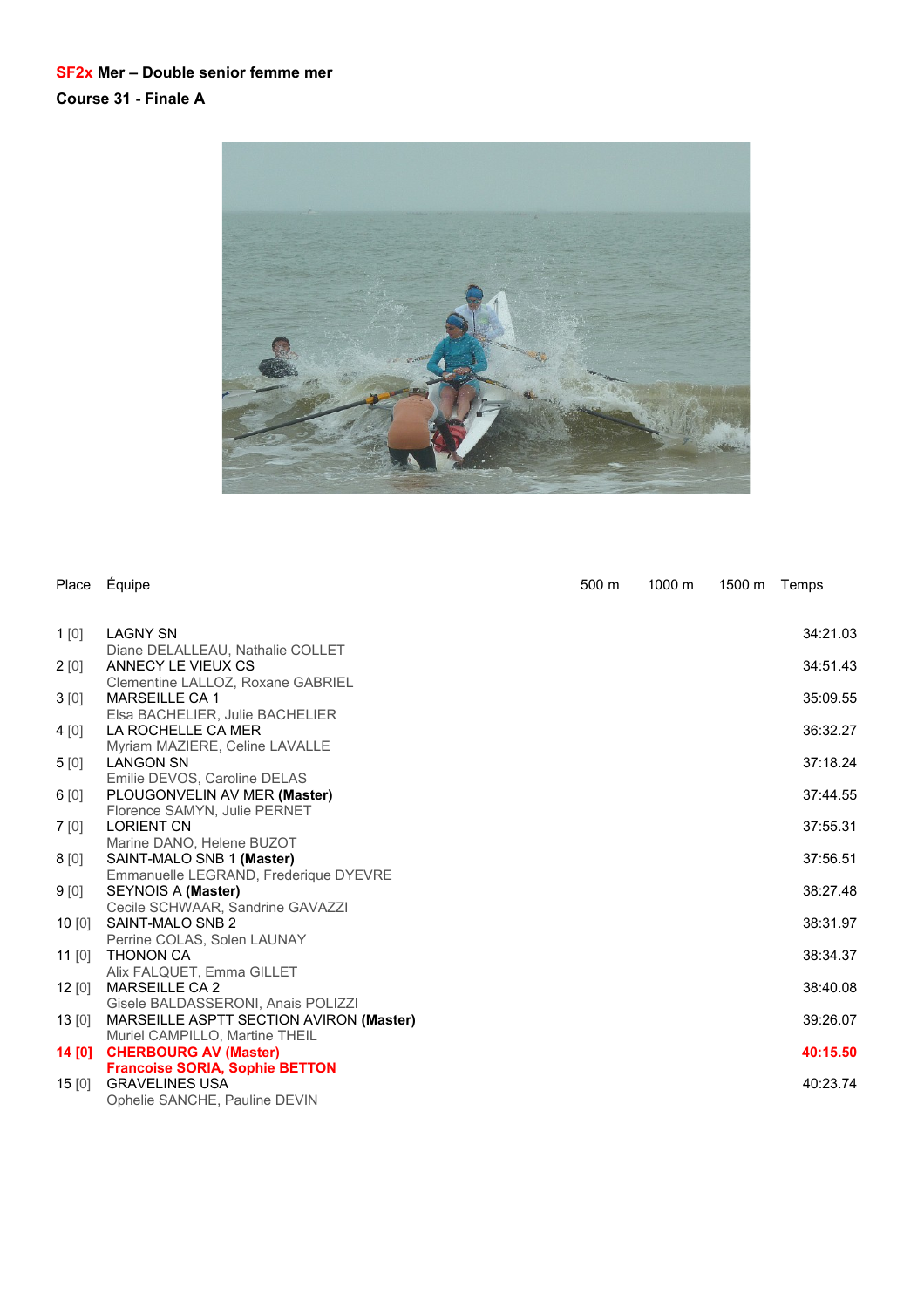### **SH1x Mer – Solo senior homme mer Course 33 - Finale A**



| Place    | Équipe                                         | 500 m | 1000 m | 1500 m Temps |          | $\overline{\phantom{0}}$ |
|----------|------------------------------------------------|-------|--------|--------------|----------|--------------------------|
| 1[0]     | <b>MONACO SN</b>                               |       |        |              | 34:28.08 |                          |
|          | Mathias RAYMOND                                |       |        |              |          |                          |
| 2[0]     | SAINT JEAN DE LUZ UY (Master)<br>Lionel PICARD |       |        |              | 34:58.58 |                          |
| 3[0]     | <b>COGNAC YRC</b>                              |       |        |              | 35:30.24 |                          |
|          | Pascal CHAUVEL                                 |       |        |              |          |                          |
| 4[0]     | <b>BEAUCAIRE AV</b>                            |       |        |              | 35:39.48 |                          |
|          | <b>Julien HOUSSET</b>                          |       |        |              |          |                          |
| 5[0]     | SAINT-MALO SNB (Master)                        |       |        |              | 35:59.96 |                          |
|          | Philippe ROSQUIN                               |       |        |              |          |                          |
| 6[0]     | <b>AVIGNON SN</b>                              |       |        |              | 36:05.01 |                          |
|          | Mohamed LEGSSIAR                               |       |        |              |          |                          |
| 7[0]     | <b>BORDEAUX EN</b>                             |       |        |              | 36:10.10 |                          |
|          | Michael HITIER                                 |       |        |              |          |                          |
| 8[0]     | <b>BREST AV</b>                                |       |        |              | 36:13.02 |                          |
|          | Corentin BOURGOIS                              |       |        |              |          |                          |
| 9[0]     | <b>THONON CA</b>                               |       |        |              | 36:36.75 |                          |
|          | Dimitri GUERACHTCHENKO                         |       |        |              |          |                          |
| 10 [0]   | <b>CHERBOURG AV 1</b>                          |       |        |              | 36:47.67 |                          |
|          | <b>Fabien GERNAIS</b>                          |       |        |              |          |                          |
| 11 $[0]$ | VILLEFRANCHE SN (Master)                       |       |        |              | 37:00.29 |                          |
|          | Laurent PAPILLON                               |       |        |              |          |                          |
| 12[0]    | <b>INDRE CN 2</b>                              |       |        |              | 37:18.06 |                          |
|          | Mathieu COCHE                                  |       |        |              |          |                          |
| 13[0]    | <b>TOULOUSE ASL</b>                            |       |        |              | 37:24.77 |                          |
|          | <b>Christos DIMOPOULOS</b>                     |       |        |              |          |                          |
| 14 $[0]$ | <b>CARTERET CAM</b>                            |       |        |              | 37:44.10 |                          |
|          | Nicolas LERICHE                                |       |        |              |          |                          |
| 15[0]    | CASSIS AC 2 (Master)                           |       |        |              | 37:56.01 |                          |
|          | Lionel VIGIER                                  |       |        |              |          |                          |
| 16[0]    | <b>LIBOURNE CN</b>                             |       |        |              | 37:59.26 |                          |
|          | Julien RECEGANT                                |       |        |              |          |                          |
| 17[0]    | <b>BAYONNE AV (Master)</b>                     |       |        |              | 38:09.90 |                          |
|          | <b>Frederic PATHIAS</b>                        |       |        |              |          |                          |
| 18[0]    | VITRE ANCPV (Master)                           |       |        |              | 39:15.97 |                          |
|          | Jeanchristophe LE NY                           |       |        |              |          |                          |
| 19[0]    | <b>GRAVELINES USA</b>                          |       |        |              | 39:42.50 |                          |
|          | Simon AVERLANT                                 |       |        |              |          |                          |
| 20[0]    | RIVIERE-PILOTE CN                              |       |        |              | 40:45.70 |                          |
|          | Aude MARIE-SAINTE                              |       |        |              |          |                          |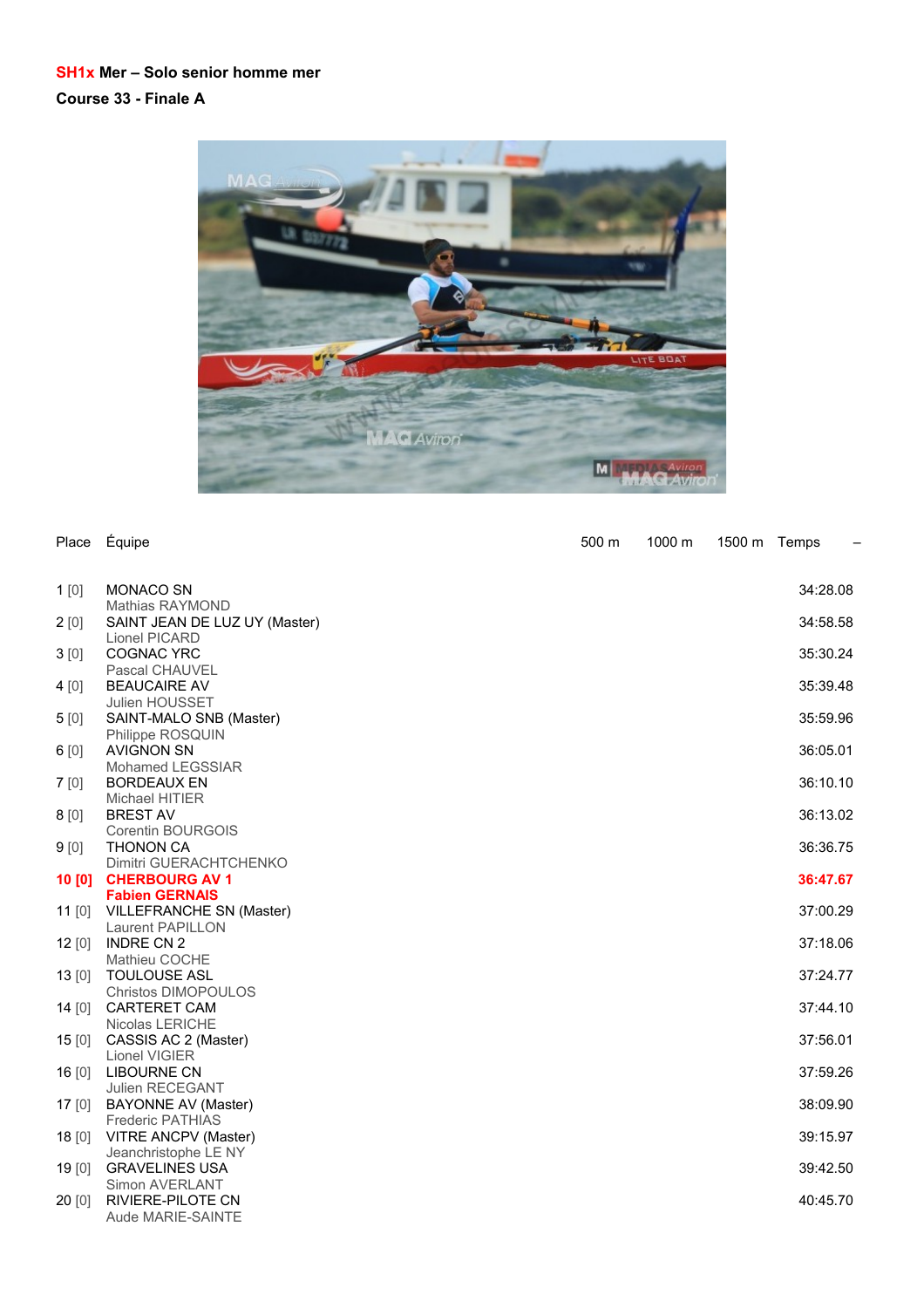### **SH1x Mer – Solo senior homme mer Course 24 - Finale B**



| Place  | Équipe                                                    | 500 m | 1000 m | 1500 m | Temps    |
|--------|-----------------------------------------------------------|-------|--------|--------|----------|
| 1[0]   | CASSIS AC 1 (Master) : Temps non disponible               |       |        |        |          |
|        | Alain MORETTO                                             |       |        |        |          |
| 2[0]   | LE MANS SA                                                |       |        |        | 36:47.90 |
|        | Maxime GIROD                                              |       |        |        |          |
| 3[0]   | <b>SAUMUR SN</b>                                          |       |        |        | 36:52.01 |
|        | Martin LAMY                                               |       |        |        |          |
| 4 [0]  | SCHOELCHER AC 233 (Master)                                |       |        |        | 37:22.07 |
|        | Miguel MESANGE                                            |       |        |        |          |
| 5[0]   | <b>DUNKERQUE SP</b>                                       |       |        |        | 37:34.63 |
|        | Sullivan DENYS                                            |       |        |        |          |
| 6[0]   | NIORT AC (Master)                                         |       |        |        | 38:23.11 |
|        | David ANDRE                                               |       |        |        |          |
| 7 [0]  | SAINTES CA (Master)                                       |       |        |        | 38:25.49 |
|        | <b>Florian VICTOR-EUGENE</b>                              |       |        |        |          |
| 8 [0]  | INDRE CN 1 (Master)                                       |       |        |        | 38:38.06 |
|        | <b>Patrick ALLAIN</b>                                     |       |        |        |          |
| 9[0]   | AIGUEBELETTE ACL (Master)                                 |       |        |        | 39:30.67 |
|        | <b>Gil MORIN</b>                                          |       |        |        | 39:33.71 |
| 10 [0] | <b>CHERBOURG AV 2 (Master)</b><br><b>Frederic GEFFRAY</b> |       |        |        |          |
| 11[0]  | TOULON AV 2 (Master)                                      |       |        |        | 39:49.63 |
|        | Ludovic DE FRANCESCHI                                     |       |        |        |          |
| 12[0]  | LE HAVRE SHA (Master)                                     |       |        |        | 39:58.46 |
|        | Michel BIVILLE                                            |       |        |        |          |
| 13[0]  | TOULON AV 1 (Master)                                      |       |        |        | 40:12.76 |
|        | Denis PELLICCIA                                           |       |        |        |          |
| 14[0]  | PERPIGNAN AV 66 (Master)                                  |       |        |        | 40:45.61 |
|        | <b>Olivier MESNIL</b>                                     |       |        |        |          |
| 15[0]  | CHAMBERY CN (Master)                                      |       |        |        | 41:39.91 |
|        | Jacques MASCART                                           |       |        |        |          |